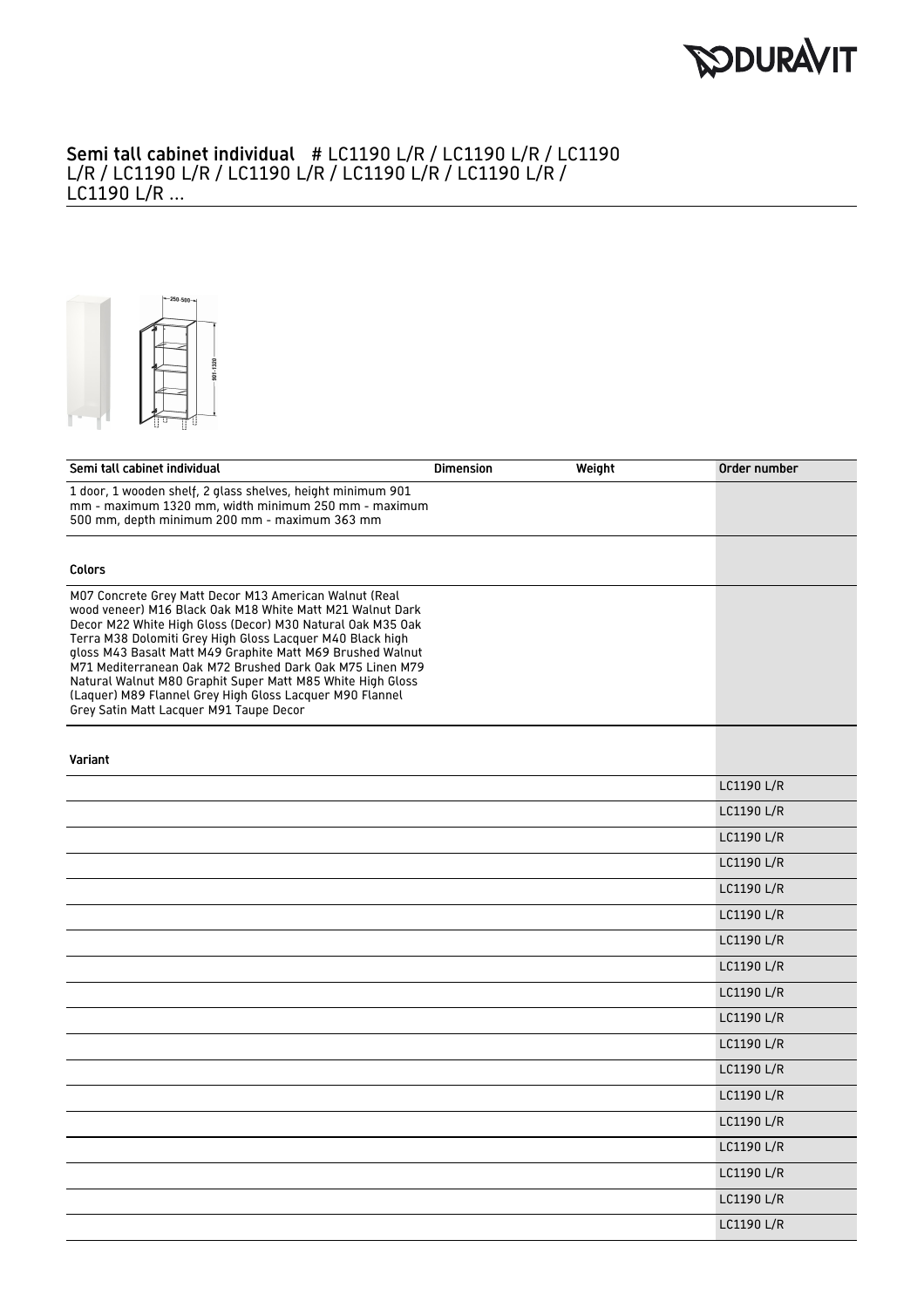

## Semi tall cabinet individual # LC1190 L/R / LC1190 L/R / LC1190 L/R / LC1190 L/R / LC1190 L/R / LC1190 L/R / LC1190 L/R / LC1190 L/R ...

|                                                                                                                                                                                                                                                                                                                                                                                                                                                 | LC1190 L/R |
|-------------------------------------------------------------------------------------------------------------------------------------------------------------------------------------------------------------------------------------------------------------------------------------------------------------------------------------------------------------------------------------------------------------------------------------------------|------------|
|                                                                                                                                                                                                                                                                                                                                                                                                                                                 | LC1190 L/R |
|                                                                                                                                                                                                                                                                                                                                                                                                                                                 | LC1190 L/R |
|                                                                                                                                                                                                                                                                                                                                                                                                                                                 | LC1190 L/R |
|                                                                                                                                                                                                                                                                                                                                                                                                                                                 | LC1190 L/R |
|                                                                                                                                                                                                                                                                                                                                                                                                                                                 | LC1190 L/R |
|                                                                                                                                                                                                                                                                                                                                                                                                                                                 | LC1190 L/R |
|                                                                                                                                                                                                                                                                                                                                                                                                                                                 | LC1190 L/R |
|                                                                                                                                                                                                                                                                                                                                                                                                                                                 | LC1190 L/R |
|                                                                                                                                                                                                                                                                                                                                                                                                                                                 | LC1190 L/R |
|                                                                                                                                                                                                                                                                                                                                                                                                                                                 | LC1190 L/R |
|                                                                                                                                                                                                                                                                                                                                                                                                                                                 | LC1190 L/R |
|                                                                                                                                                                                                                                                                                                                                                                                                                                                 | LC1190 L/R |
|                                                                                                                                                                                                                                                                                                                                                                                                                                                 | LC1190 L/R |
|                                                                                                                                                                                                                                                                                                                                                                                                                                                 | LC1190 L/R |
|                                                                                                                                                                                                                                                                                                                                                                                                                                                 | LC1190 L/R |
|                                                                                                                                                                                                                                                                                                                                                                                                                                                 | LC1190 L/R |
|                                                                                                                                                                                                                                                                                                                                                                                                                                                 | LC1190 L/R |
|                                                                                                                                                                                                                                                                                                                                                                                                                                                 | LC1190 L/R |
|                                                                                                                                                                                                                                                                                                                                                                                                                                                 | LC1190 L/R |
|                                                                                                                                                                                                                                                                                                                                                                                                                                                 | LC1190 L/R |
|                                                                                                                                                                                                                                                                                                                                                                                                                                                 | LC1190 L/R |
|                                                                                                                                                                                                                                                                                                                                                                                                                                                 | LC1190 L/R |
|                                                                                                                                                                                                                                                                                                                                                                                                                                                 | LC1190 L/R |
|                                                                                                                                                                                                                                                                                                                                                                                                                                                 | LC1190 L/R |
|                                                                                                                                                                                                                                                                                                                                                                                                                                                 | LC1190 L/R |
|                                                                                                                                                                                                                                                                                                                                                                                                                                                 |            |
| Infobox                                                                                                                                                                                                                                                                                                                                                                                                                                         |            |
| Please keep 50 mm space to the wall, In case of extension to furniture a space of 50 mm is necessary, Legs are<br>recommended, #UV 9991 aluminium matt 2 pieces. If 4 pieces necessary please order 2 x #UV 9991, # UV 9993<br>contains 2 pieces. If 4 pieces needed please order 2 x # UV 9993, Legs # UV 9992 and UV 9994 are not suitable,<br>Required specification for ordering: - hinges left (L) / right (R), - height, - width, - depth |            |
|                                                                                                                                                                                                                                                                                                                                                                                                                                                 |            |
| Suitable products                                                                                                                                                                                                                                                                                                                                                                                                                               |            |
| Plinth leg Aluminium matt, 2 pieces, 152 x 44 x 10 mm<br>152 x 44 x 10 mm                                                                                                                                                                                                                                                                                                                                                                       | UV9991     |
| Plinth leg Chrome, 2 pieces, 152 x 44 x 10 mm<br>152 x 44 x 10 mm                                                                                                                                                                                                                                                                                                                                                                               | UV9993     |
|                                                                                                                                                                                                                                                                                                                                                                                                                                                 |            |